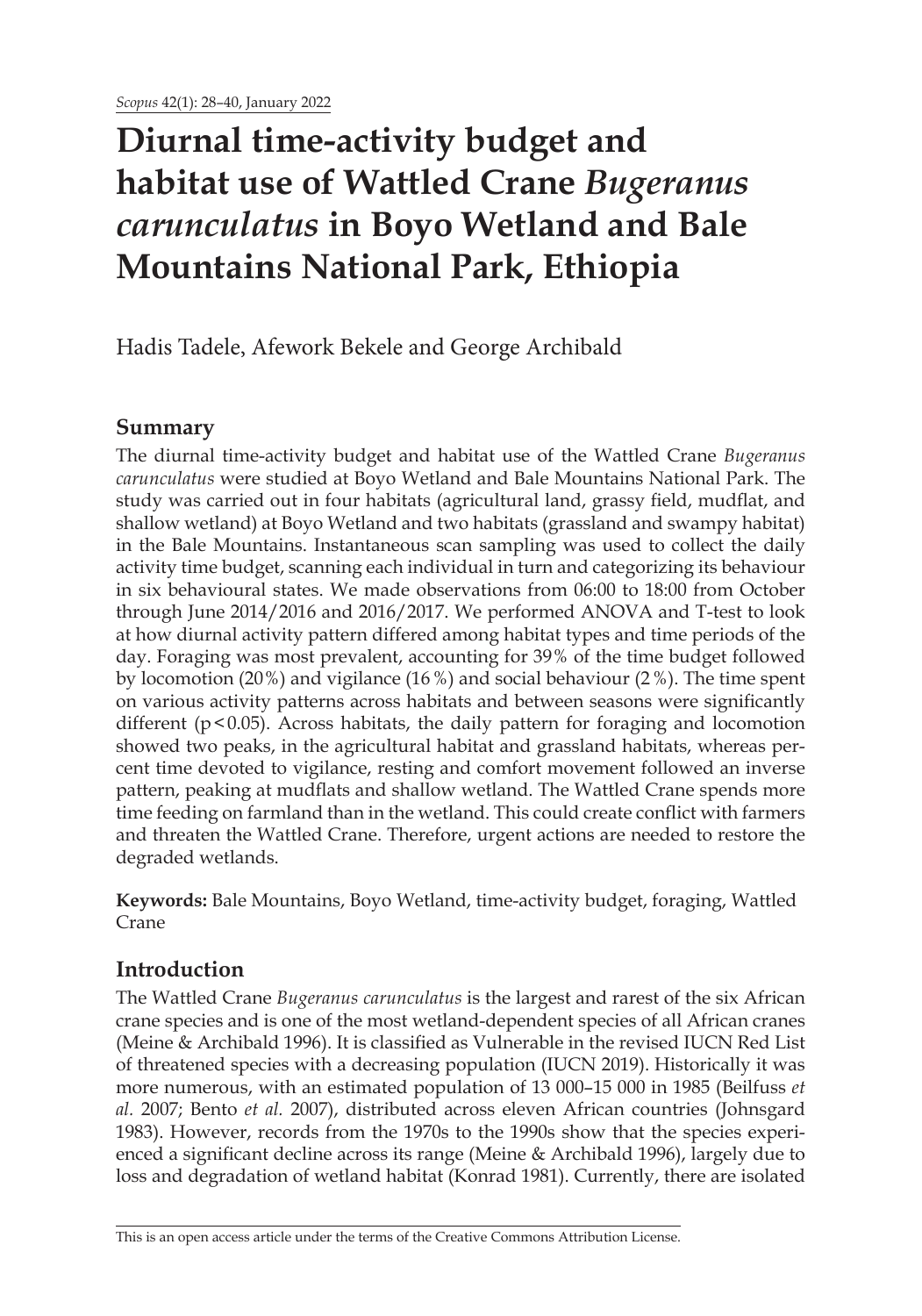populations in South Africa and Ethiopia, and a larger, widespread, floodplain population in south-central Africa, cumulatively amounting to fewer than 9600 (Morrison 2019).

Due to their morphological appearance, behaviour, and their cultural significance, cranes in general have been intensively studied for many years throughout the world from their ecology to their movements using satellite tracking (Harris 1994, Harris & Mirande 2013), especially in North America, Europe and Asia (Takekawa and Orthmayer 2001). However, there is only limited information about the ecology of Wattled Cranes in Ethiopia. Past studies on their distribution include those by Konrad (1981), Urban & Walkinshaw (1967), Beilfuss *et al.* (2000) and Bento *et al.* (2007), with a population survey by Motsumi *et al.* (2007). Meanwhile, Davenport and Urban (2010) reported on the activity patterns of captive individuals, and Jones *et al.* (2006) carried out molecular studies in southern and south-central Africa. In addition, studies on time budgets have been published for cranes in North America (Tacha 1988) and Europe (Alonso & Alonso 1993); however, there remains very limited past information on the activity pattern of wild populations of Wattled Cranes in Africa. Such information has immense importance for quantifying how Wattled Cranes apportion their time to cope with varying energy demands, how they cope with various environmental changes on a daily, seasonal, and a year-to-year basis, and how these birds use different habitat types (Maxson & Pace, 2016).

The application and implementation of conservation measures towards a species or the habitat on which it depends, requires a detailed understanding of that species ecology and life history strategies, including how the species interacts with its environment (Liu *et al.* 2010). In addition to the importance of the ecological studies for species-level conservation planning, the availability of such information on Wattled Cranes will have other benefits such as serving as baseline data for subsequent biological and ecological studies on the species. Therefore, this study is aimed at determining the time budget and diurnal rhythm of behaviour of Wattled Cranes both seasonally and across different habitats of the Boyo Wetland and Bale Mountains National Park.

### **Materials and methods**

### *Study sites*

This study was carried out in Boyo Wetland (BW) and Bale Mountains National Park (BMNP), which support the Ethiopian Wattled Crane population's main wintering and breeding habitats in Ethiopia, respectively. BW is situated in the central Rift Valley area of Ethiopia, located between  $7^{\circ}29'$  N and  $38^{\circ}03'E$  (Fig. 1a) in the South Nations Nationalities and Peoples Region, 300km southwest of Addis Ababa. The altitude ranges from 1850 to 1900masl. The wetland is a freshwater lake and swamp (Delelegn 1998). During the peak wet season of August and September, the water level rises and the whole area of the wetland becomes flooded, whilst during the dry season the water level recedes and changes to a vast area of grassland, which local communities use for uncontrolled/unregulated grazing. The wetland is part of the Bilate River basin that drains from the Gurage Highlands south into Lake Abaya (EWNHS 1996). The wetland has two main inflows or tributaries: the Weira River from southern highland areas, and the Guder River from the Western mountains. Near the regional capital, Hosaena, the two merges to form BW before draining to join the Bilate River in the eastern part of the wetland.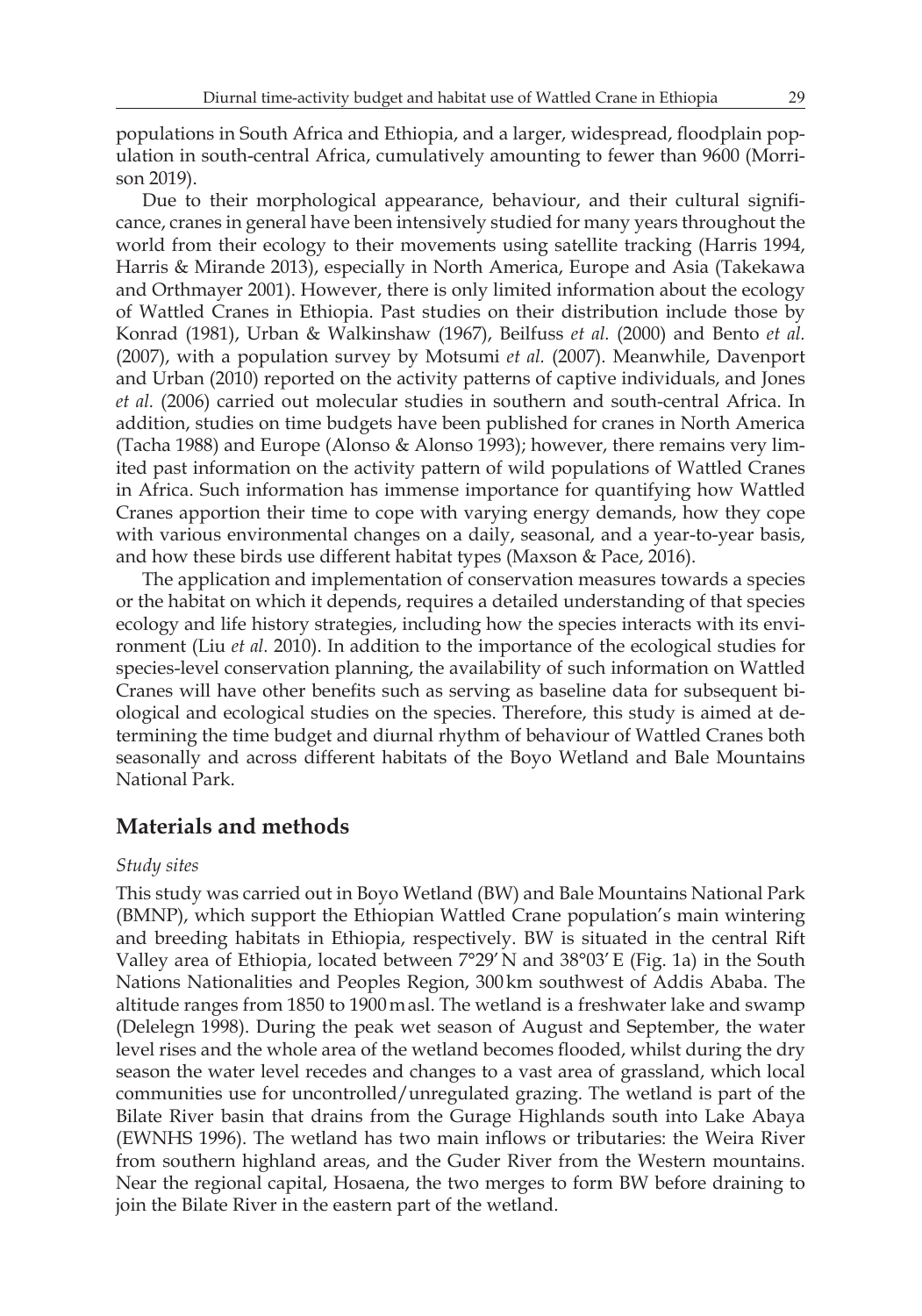The BMNP, which is located in the southeastern part of the Ethiopian plateau, is part of Conservation International's Eastern Afromontane Biodiversity Hotspot Area (Williams *et al.* 2004). It is also Conservation International's 34th Biodiversity hotspot (Williams *et al.* 2005) and may also be nominated for World Heritage Site listing for its rich biodiversity and the wide ecological services it provides, both nationally and regionally (OARDB 2007). It is located 400km southeast of Addis Ababa and 245km east of BW. The Park belongs to the Bale-Arsi massif, which forms the western section of the southeastern Ethiopian highlands (OARDB 2007). It encompasses  $2150 \,\mathrm{km^2}$  of mountains and forest and lies between the geographical coordinates of 6°29' to 7°10'N and 39°28' to 39°57'E (Fig. 1b). It is one of the most intact remnants of Ethiopia's indigenous forests (Marino 2003). It covers an altitudinal range of 1500 to 4377m at Tullu Deemtu, which is the second highest peak in Ethiopia (Hillman 1986, EWNHS 1996, Fishpool & Evans 2001). The Park possesses the largest extent of Afroalpine habitats (above 3000masl) in Africa, which is where Wattled Cranes breed (Marino 2003, Ash & Atkins 2009). In the Afroalpine habitat of the National Park, Wattled Cranes favour areas with extensive wetlands and lakes with islands, located at an altitude of 3502 to 4034m (Tadele 2018).

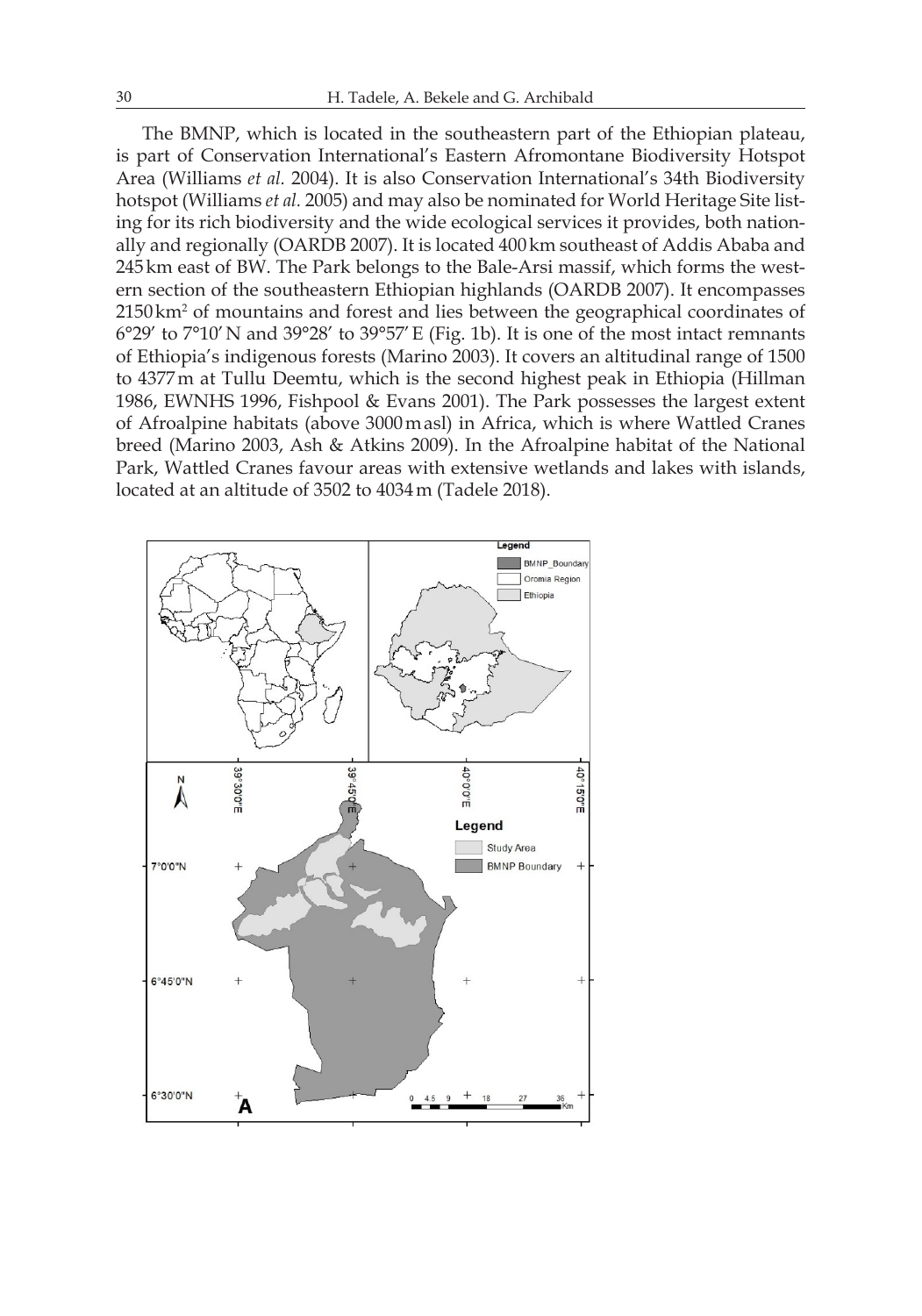

**Figure** 1. Map of the study areas (a) Bale Mountains National Park and (b) Boyo Wetland.

### *Methods*

To determine the diurnal time-activity budget of Wattled Cranes at BW, four habitat types were recognized: 1) agricultural land (farmland for subsistence crops), 2) grassy field, 3) mudflat, and 4) shallow wetland. In the breeding habitat at BMNP, two different habitat types were identified based on the availability of vegetation and water, and using cues such as the level of small mammal activity in the surrounding areas. Based on this, habitats were classified as grasslands when the availability of grassy area was high (>50% grass cover) and as swampy area (alpine wetland dominated by emergent grasses and other herbaceous plants), following a methodology similar to Aborn (2010). Behavioural observations and habitat use data were collected from October to June 2015/2016 and 2016/2017 in BW and from June to November 2014/2017 in the Afroalpine habitats of BMNP. Observations were made between 06:00 and 18:00. To assess the influence of the time of the day on behavioural activities, days were divided into three 4-h blocks from sunrise to sunset: morning (06:00–10:00), midday (10:01–14:00) and afternoon (14:01–18:00) following Aborn (2010). Similarly, to assess habitat preferences for Wattled Cranes, we recorded habitat type for each flock seen, and number of individuals in the flock. Observations were reasonably well balanced across time periods, among habitats and between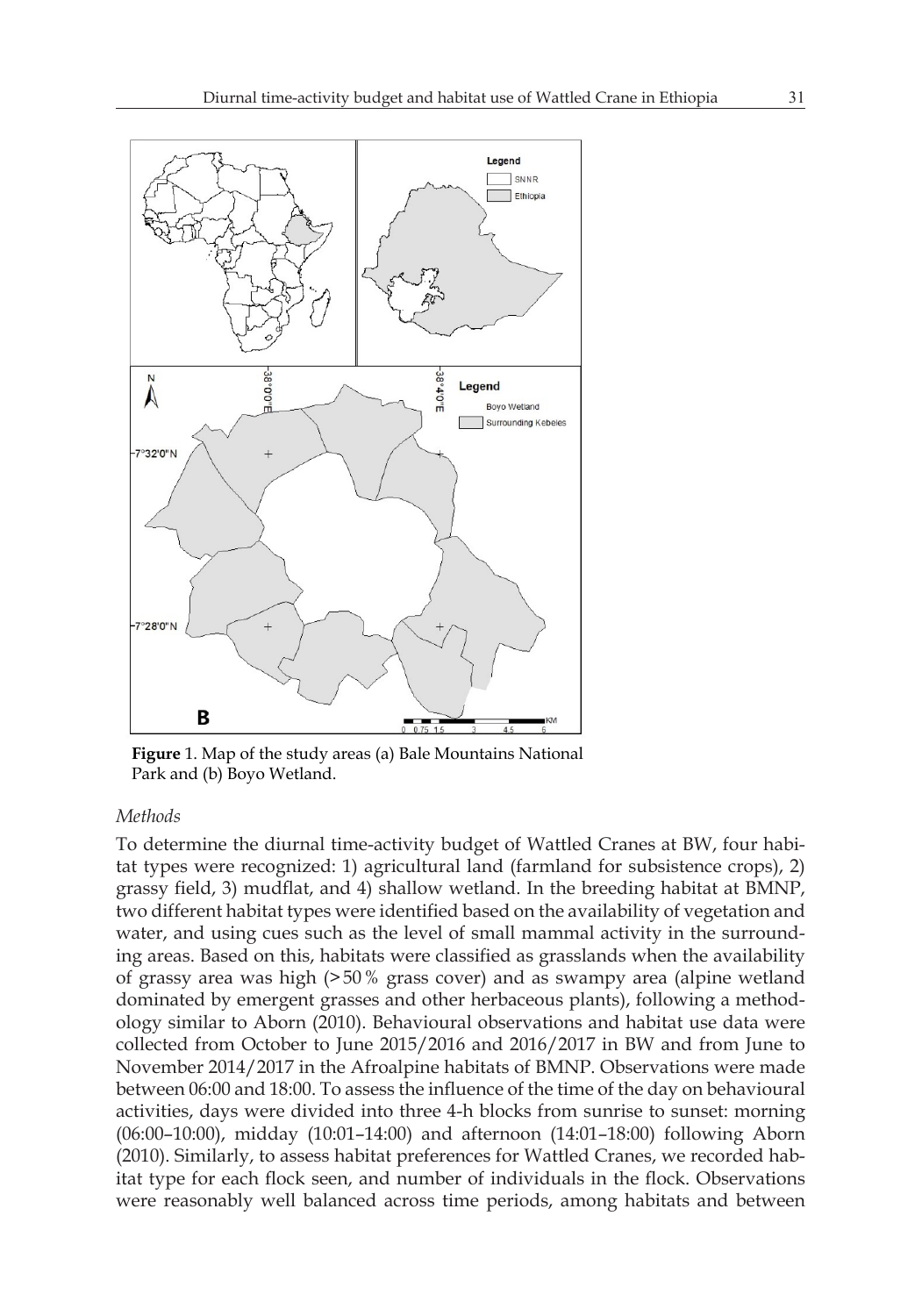seasons, enabling variations in activities and their relationship to variables to be assessed. A flock was considered as those consisting of more than two individuals occurring within 10m from one another (Wang *et al.* 2011).

During data collection, once flocks were found, instantaneous scan sampling was carried out (Altmann 1974, Sutherland 2004), to record the daily activity time budget of the species through scanning each individual in turn and categorizing its behaviour into different behavioural states. Individuals from a flock in visible fields were scanned for five minutes, during which instantaneous behaviour was recorded at 15-second intervals (20 observations per focal bird) (Weins *et al*. 1970, Zhou *et al.* 2010). Focal individuals flying outside the observation area were assumed to be in flight for the balance of the 5-minute period and observations were resumed at the start of the next period from the location where the bird took flight. Similar methods have been used for different crane species including Siberian Crane *Leucogeranus leucogeranus* (Jia *et al.* 2013), Sandhill Crane *Grus canadensis* (Tacha 1988), Common Crane *Grus grus* (Alonso & Alonso 1993, Avilés & Bednekoff 2007), Blacknecked Crane *Grus nigricollis* (Kong *et al.* 2008), as well as captive Wattled Cranes (Davenport & Urban, 2010). However, birds were not sexed due to their similar morphology, and observations were restricted to adult birds because the number of juveniles in the wintering habitat at BW was too low to collect a sufficient amount of data for analysis. In this study, six behavioural states were distinguished.

- 1. Foraging (a crane picking, digging, or drinking (Wang *et al.* 2011) and searching for food while walking with lowered head (Zhou *et al.* 2010)).
- 2. Resting (a crane pausing or sleeping),
- 3. Comfort movement (cleaning or preening as well as muscle stretching comfort movement, locomotion, vigilance and social interaction).
- 4. Vigilance or alert (scanning its area by erecting its head upward (Tacha 1988).
- 5. Locomotion (walking while raising the head, running, flight and flapping).
- 6. Social interaction (behaviours of intraspecific interactions such as dancing and agonistic behaviours).

### *Data analysis*

The behavioural data were initially checked with the Shapiro-Wilk test, to test if the data fitted a normal distribution or not. If the data fitted normal distribution, a parametric tests such as a one-way ANOVA (e.g., activity among habitats, flock size among habitats) was used for the time budget and the variation across different habitats and between seasons. On the contrary, if data were not normally distributed, log transformation (log 10) was applied to the raw data to comply with normality. If this yielded similar results, we reported the results based on raw data then applied only non-parametric tests such as the Mann-Whitney U test (e.g., activity between seasons and flock between seasons).

For the statistical analysis of focal observations, the percentage of occurrences among different behaviours, as well as time periods, was reported. The frequency of the different behaviours was also tallied, and a Student's T-test and ANOVA were used to determine any statistical variation in the frequency of behaviours in relation to habitat types, time periods of a day and seasonal variations. Chi-square test and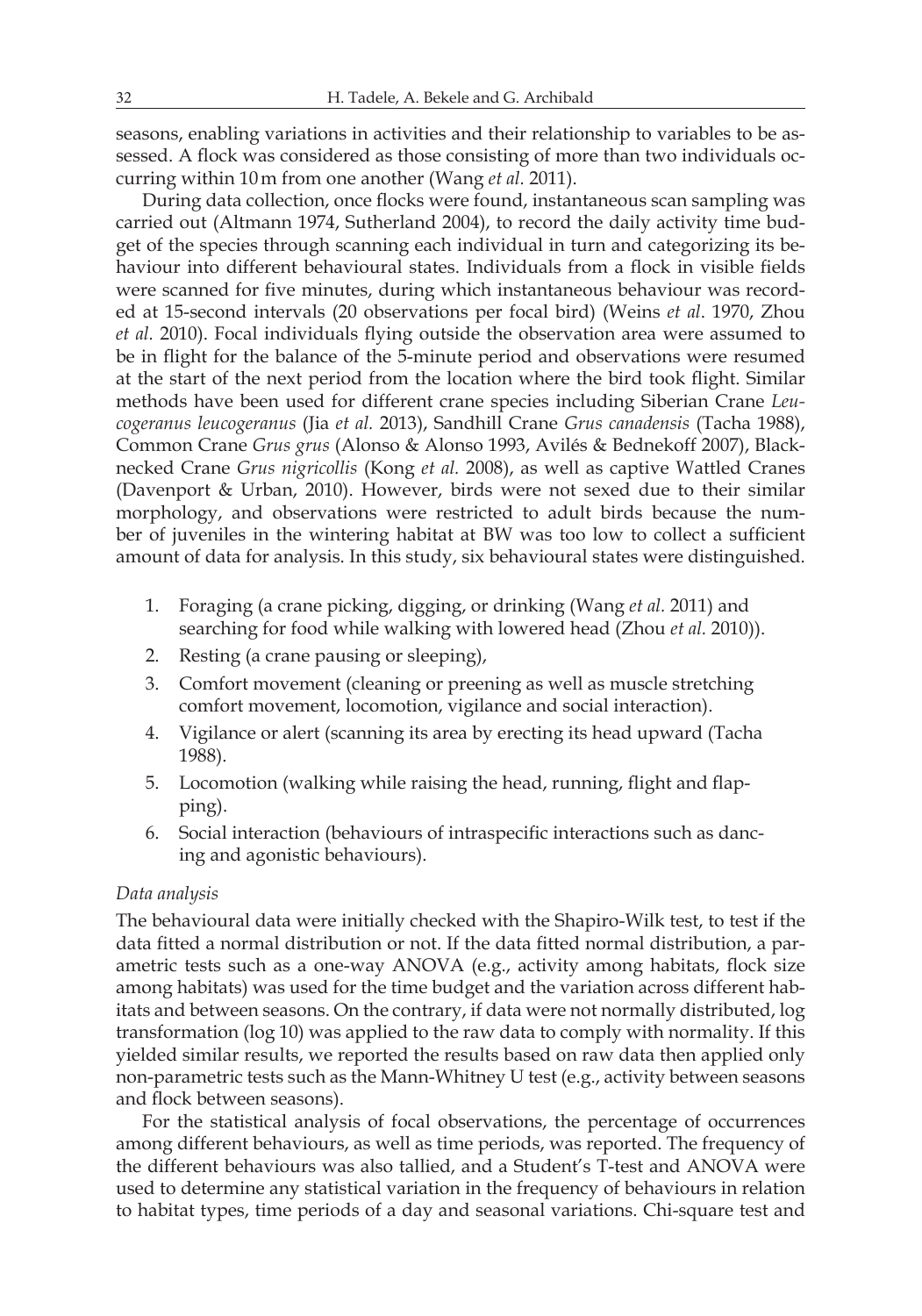Pearson correlation analyses were conducted to examine associations and relationships between behaviours and flock size. All the above analyses were undertaken using SPSS version 20.

### **Results**

During the whole study period both in BW and BMNP a total of 452 focal observations representing 2260min or 37.7hrs were gathered. A total of 134 (29.6%) focal observations were conducted in agricultural fields whereas 102 (22.6%), 105 (23.2) and 111 (24.6) focal observations were made on the mudflat, grassland, and shallow wetland habitats respectively.

Compared to other activities, Wattled Cranes spent more time (39.3%) foraging with a mean frequency of 7.74 ( $\pm$  0.59) per 5 min. While on locomotion, they spent 20% of their time either looking for food or making other types of movements. The least amount of time was spent on social behaviour, which accounted for 2%, while the rest of their time was allocated for resting and comfort movement (Table 1).

**Table 1**. Activity-time budget of Wattled Cranes over 37.7 hours of observation time across all habitat types.

| Activity         | Total activities recorded | Percentage (%) | Mean/5 min $\pm$ SE |
|------------------|---------------------------|----------------|---------------------|
| Foraging         | 3.500                     | 39.3           | $7.74 \pm 0.59$     |
| Locomotion       | 1.775                     | 20             | $3.93 \pm 0.04$     |
| Vigilance        | 1.378                     | 16             | $3.05 \pm 0.35$     |
| Comfort movement | 1.289                     | 15             | $2.85 \pm 0.49$     |
| Resting          | 824                       | 9.3            | $1.82 \pm 0.40$     |
| Social behaviour | 134                       |                | $0.3 \pm 0.11$      |

In the agricultural and grassland habitats, more of the daily activity budget was made up of foraging or locomotion compared to foraging in the mudflat and shallow wetland habitats where they devoted more time to vigilance, resting and comfort movement, as they gathered to drink or roost (Table 2). When considering each activity in relation to the four different habitat types, there was a significant variation in frequency of foraging activity ( $\chi^2_{(3)}$ =35.728, p <0.05), resting ( $\chi^2_{(3)}$ =39.682, p <0.05), comfort movement ( $\chi^2_{(3)}$ =56.287, p<0.05), vigilance ( $\chi^2_{(3)}$ =12.108, p<0.05) and locomotion  $(\chi^2_{(3)}=43.400, p<0.05)$ , of Wattled Cranes among the four habitat types. However, there was no significant variation in the activity level of social behaviour  $(\chi^2_{(3)} = 6.157, p > 0.05)$ , across the different habitat types.

**Table 2.** Activity-time budget of Wattled Cranes across four habitat types expressed as the mean number of activities per 5 min ± SE.

|                  | Habitat type                   |                              |                        |                      |  |
|------------------|--------------------------------|------------------------------|------------------------|----------------------|--|
| Activity         | Agricultural area<br>$(n=134)$ | Shallow wetland<br>$(n=105)$ | Grassland<br>$(n=111)$ | Mudflat<br>$(n=102)$ |  |
| Foraging         | $9.97 \pm 0.86$                | $5.40 \pm 1.16$              | $8.44 \pm 1.26$        | $6.66 \pm 1.34$      |  |
| Locomotion       | $5.51 \pm 0.76$                | $2.65 \pm 0.77$              | $4.10 \pm 0.89$        | $3.05 \pm 0.77$      |  |
| Vigilance        | $3.14 \pm 0.76$                | $3.76 \pm 0.95$              | $2.03 \pm 0.48$        | $3.21 \pm 0.82$      |  |
| Comfort movement | $0.49 \pm 0.52$                | $4.83 \pm 1.09$              | $2.75 \pm 1.02$        | $3.90 \pm 1.23$      |  |
| Resting          | $0.69 \pm 1.23$                | $2.72 \pm 0.77$              | $2.21 \pm 1.00$        | $1.94 \pm 0.91$      |  |
| Social behaviour | $0.13 \pm 0.13$                | $0.53 \pm 0.28$              | $0.34 \pm 0.30$        | $0.21 \pm 0.19$      |  |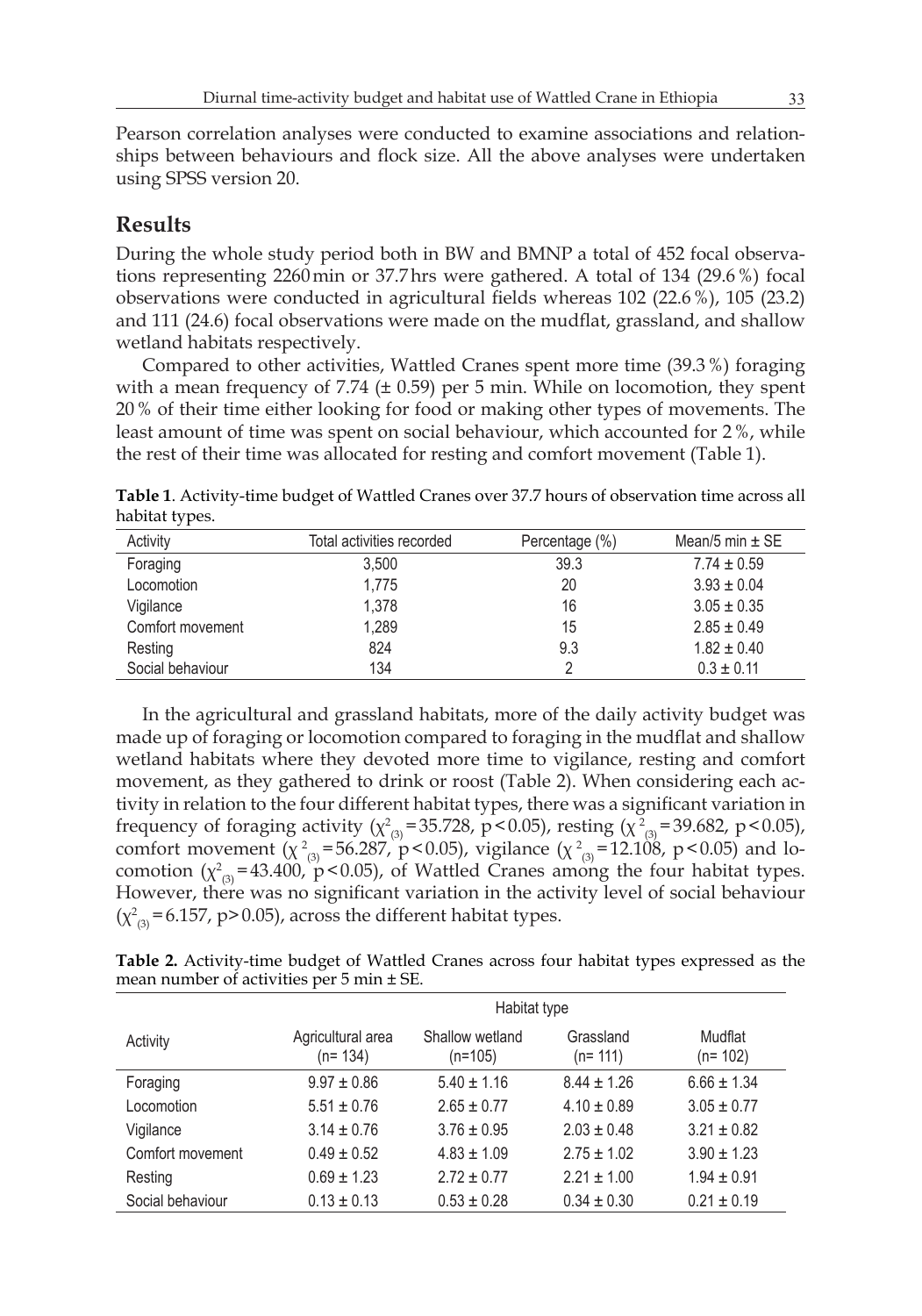Time spent for foraging ( $\chi^2_{(2)}$  = 40.037, p < 0.05), resting ( $\chi^2_{(2)}$  = 52.483, p < 0.05), comfort movement ( $\chi^2_{(2)}$ =30.866, p<0.05), vigilance ( $\chi^2_{(2)}$ =23.180,p<0.05) and locomotion activity ( $\chi^2_{(2)}$ =24.489, p<0.05) varied significantly across the time of the day or showed a pattern within a day. Foraging activity most often peaked in the morning and least often during the afternoon. In comparison, resting and comfort behaviours were more frequent during the afternoon than the morning and midday. Vigilance behaviour peaked in the morning then decreased in the midday and finally reached its lowest level in the afternoon. However, movement activity was significantly higher in the morning than during midday and afternoon. The time spent preening increased as birds come to roost and aggregate together for overnight roosting and also during midday when they returned for drinking and midday roosting (taking some time to rest during the midday; Fig. 2).

With regard to time spent on social behaviour, the variation was not significant across daily time periods ( $\chi^2_{(2)}$  = 4.778, p = 0.092), where the frequency of time spent on social behaviour was higher during the afternoon than during morning or midday.



**Figure 2**. Frequency of different behaviour types per 5-minute intervals across three time periods.

Seasonally, foraging behaviour varied significantly ( $U=22,325$ ,  $p<0.05$ ), being more prevalent during the wet season (mean  $8.42 \pm 0.83$ ) than the dry season (mean 7.16 ± 0.83) per five-minute focal observation. In addition, the observed frequency of vigilance behaviour was significantly greater in the wet season  $(3.83 \pm 0.58)$  than the dry season (2.38  $\pm$  0.40, U=19,797, p < 0.05) and the same is true for comfort movement (U=22,702, p<0.05) and resting (U=22,857, p<0.05), where the percentage of time spent moving and resting was higher during the dry season than during the wet season (Fig. 3).

A total of 452 flocks were observed during the study period and the mean flock size was  $4.67 \pm 0.44$  SE) with range 2 to 29. A significant difference in flock size was observed among the habitat types at BW  $(\chi^2_{(3)} = 13.1, p < 0.05)$ , where flock size in the shallow water or wetland habitat was larger  $(6.49 \pm 0.41)$  than in the other habitat types.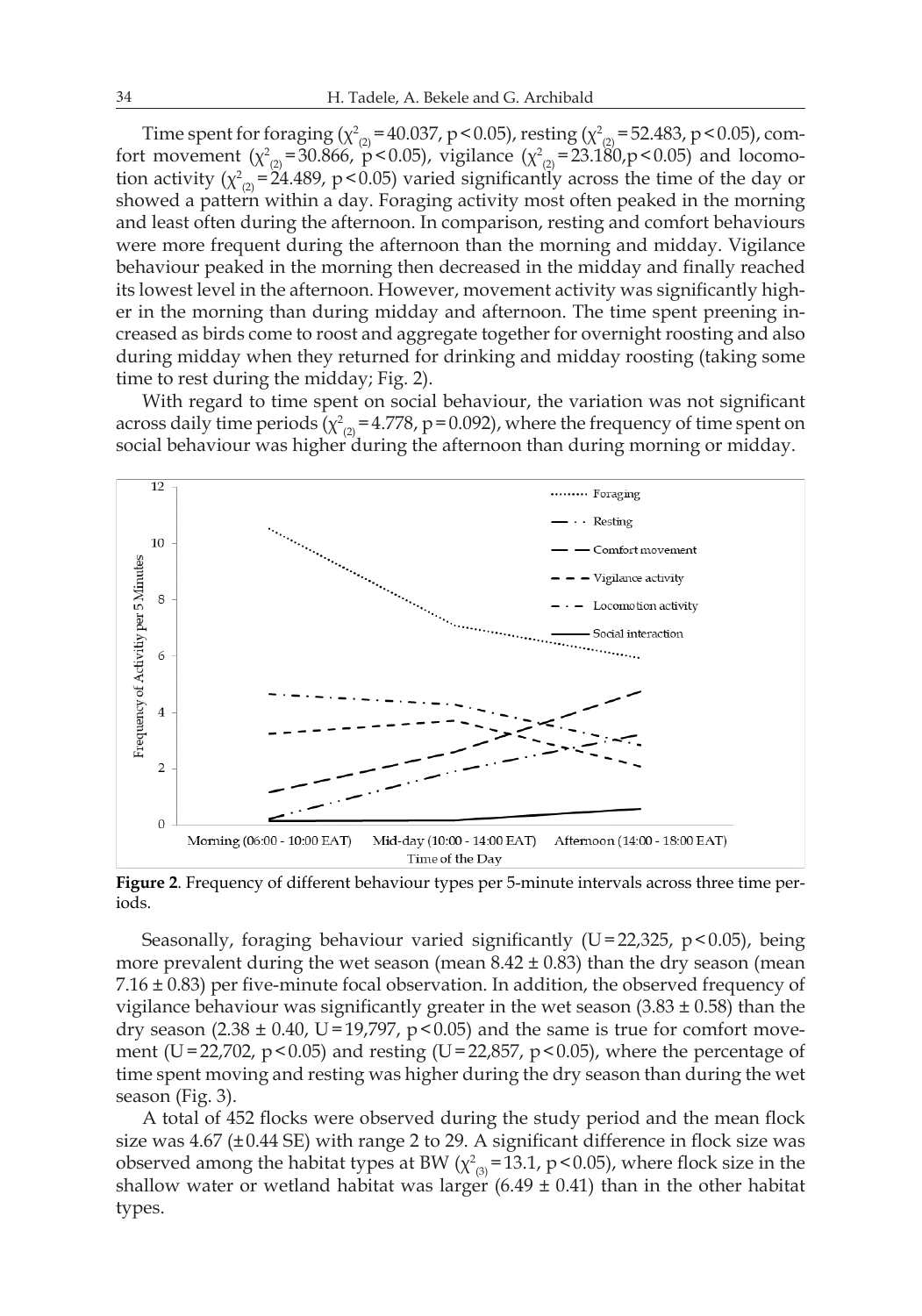

Figure 3. Mean frequency of different activity types of Wattled Cranes during different seasons.



**Figure 4**. Variation in flock size of Wattled Cranes across the four Boyo habitat types.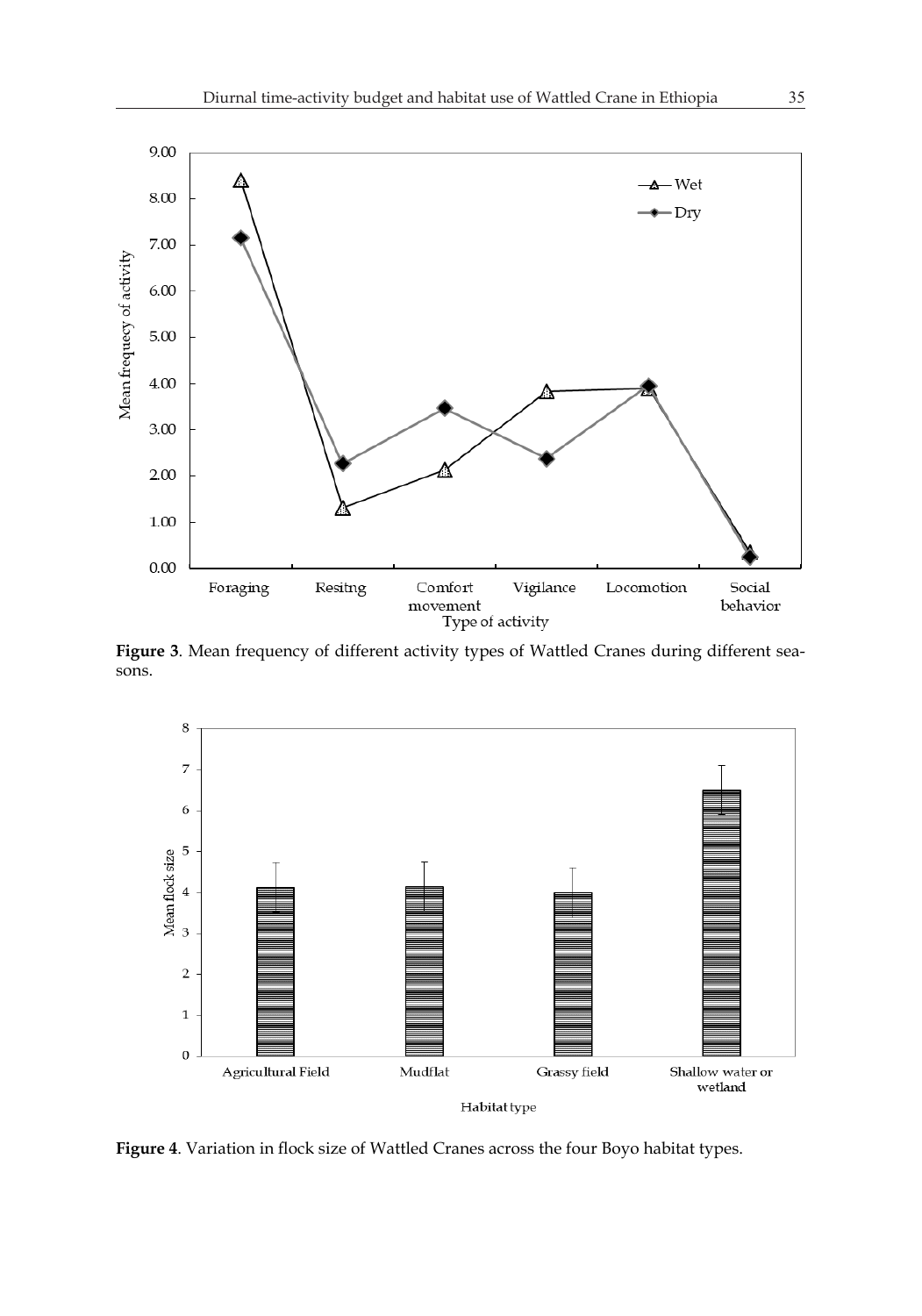In addition, flock size was also significantly different ( $\chi^2_{(2)}$ =6.55, p<0.05), across the three-time categories of the day, where the mean flock size in the afternoon (6.44  $\pm$  1.15), range 2 to 29 was much greater than the midday (3.42  $\pm$  1.22), range 2 to 24 and the morning  $(2.04 \pm 0.343)$ , range 2 to 11.

There was also significant variation in flock size between the dry and wet seasons  $(U=32,377, p<0.05)$ , whereby the mean flock size during the dry season was larger  $(5.67 \pm 0.713)$  than the wet season  $(3.14 \pm 0.425)$ . As flock size increased time spent on vigilance decreased ( $r^2$ =-0.145, p < 0.05). In addition, flock size was negatively correlated with foraging,  $(r^2 = -0.232, p \le 0.05)$  as well as locomotion  $(r^2 = -0.147, p \le 0.05)$ . However, flock size was positively correlated with comfort movement  $(r^2=0.223,$  $p < 0.05$ ) and social behaviour ( $r^2 = 0.295$ ,  $p < 0.05$ ).

### **Discussion and conclusions**

Birds diurnal time activity budget may vary significantly between breeding and wintering seasons (Turner 1982), as a strategy to cope with environmental factors such as differing habitat types, food abundance and climate (Yang *et al.* 2007). During the study period, Wattled Cranes spent more time foraging (39.3%) and this was significantly affected by habitat type, time of the day, and season. Similarly, Konrad (1981) reported that procurement of food takes up the greater part of the day for wild Wattled Cranes in Africa. By contrast, Wattled Cranes in captivity spent only 25% of their time budget on foraging compared with wild birds (Davenport & Urban 2010). In captivity, animals are provided with food resulting in decreased time spent on searching for food. Similar to Wattled Cranes, other wetland birds such as Siberian Crane (Jia *et al.* 2013), Hooded Cranes (Zhou *et al.* 2010) and Canvasback *Aythya valisineria* (Hohman & Rave 1990) spend more energy searching for food or foraging than on other activity types.

Wattled Cranes spent more time feeding in agricultural habitat than in the other three habitat types in BW, even though this species is considered as the most wetland-dependent of Africa's cranes (Konrad 1981). This might be due to the abundant food resources or waste grains in maize and wheat fields combined with the scarcity of food in wetlands due to habitat degradation caused by heavy siltation from the surrounding watershed (Deboch, 2018). Similarly, Black-necked Cranes have been forced to choose new habitats of traditionally cultivated fields with abundant potato residues compared to wetland habitats, which were degraded due to increased human disturbance in Huize Nature Reserve, Yunnan, China (Wu *et al.* 2013).

The activity budgets of Wattled Cranes differed significantly between diurnal time periods, where locomotion and foraging were more frequent in the morning than during midday and afternoon. Since feeding is directly related to energy procurement, diurnal distribution should reflect patterns of an individual's diurnal energy demands, given constant food availability. Therefore, the morning feeding peak probably occurred because Wattled Cranes had not fed for 11–12h and they had to feed in the early morning to make up the energy debt incurred during the night, similar to wintering Common Cranes in Gallocanta, Spain (Alonso & Alonso 1992). Time spent being vigilant was higher during the breeding season than the dry season, due to their occurrence in pairs/small flocks during the breeding season compared to large flocks during the dry season. The reason behind the negative correlation between flock size and vigilance might be that as the number of individuals in a group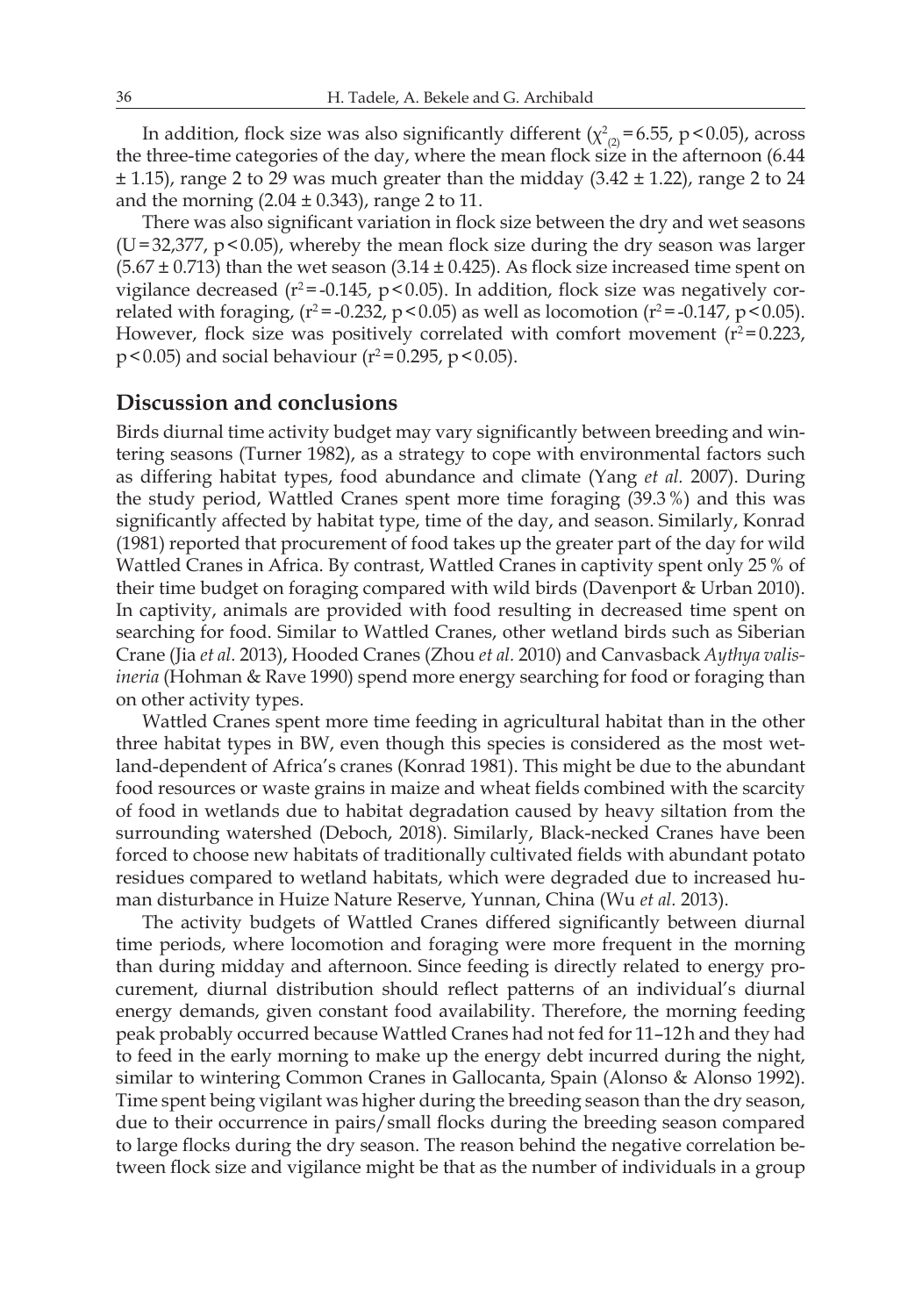increased, the time allocated to scanning for danger decreased as this responsibility is shared among more individuals; this is termed a 'many eye hypothesis' (Roberts, 1996). Similar results were also observed in Black-necked Cranes (Yang *et al.* 2007), Common Cranes (Avilés & Bednekoff 2007), Red-crowned Cranes *Grus japonensi*s (Wang *et al.* 2011) and other vertebrate animals like Columbian Ground Squirrels *Urocitellus columbianus* (Fairbanks & Dobson 2007). Contrary to this, when group size increases, the level of foraging competition also increases (Roberts 1996).

 Time spent being vigilant by Wattled Cranes (15.5%) was much less pronounced than in Red Crowned Crane*s* (23.6%) in Shengjin Lake (Wang *et al.* 2011) and Hooded Cranes *Grus monacha* (24.8%) in Yancheng Biosphere Reserve, China (Li *et al.* 2015). This might be due to the fact that Wattled Cranes in BW are well adapted to human disturbance as there is no culture of killing or shooting by the local people.

Wattled Cranes spent more time foraging during the wet season in BMNP than in the dry season in BW. This is likely due to the high energy demand during the breeding season or the scarcity of available food in the Afroalpine habitat, forcing cranes to search for food for a longer time. Similar results were obtained by Hohman & Rave (1990), where the difference in time allocation for foraging between sites was due to characteristics of the food, mode of foraging, disturbance level and characteristics of the habitat for Canvasbacks. In addition, energy demands of birds at high altitude such as BMNP is high compared to those in lowland areas because of the high basal metabolism rate due to lower temperatures leading to elevated thermoregulatory costs (Londoño *et al.* 2015). Another theory is that foraging time differs because foraging strategies differ between areas and between seasons. During the breeding season or at the breeding area, Wattled Cranes feed mostly on tubers or soft roots of grasses, which they dig up and it is time consuming elevating the foraging time. Whereas, during the dry season, Wattled Cranes mostly feed on farmlands, gleaning waste grains from the fields.

Flock size showed significant variation both among the habitat types and across the three daily time periods, where larger flock size was observed in the shallow wetland habitat and during the afternoon. This might be due to large flock formation at the shallow wetland during the midday for roosting and drinking as well as during the afternoon for night roosting. Cranes typically roost on the ground or while standing in shallow water to protect themselves from danger (Johnsgard 1983).

Data analysis was restricted to adult birds because the number of juveniles at BW or the wintering habitat was low and it was not possible to collect enough data on juveniles. However, juvenile cranes tend to be less vigilant, as in Sandhill Cranes (Tacha 1988) and Common Cranes (Alonso & Alonso 1993, Avilés & Bednekoff 2007), and are known to devote more time to feeding than to vigilance. Adult Common Cranes with juveniles seem to scan their area more frequently (Avilés 2003).

Overall, the results of this study show that wintering Wattled Cranes in BW exhibit different behavioural patterns in different habitat types, seasons, and times of day. This allows them to adapt to the changing environment and other biotic and abiotic factors. Contrary to Wattled Cranes' known behaviour as one of the most wetland-dependent species of all African cranes (Meine and Archibald, 1996), the results show that they spend more time in farmland than in wetland habitats, especially for foraging. This suggests that the natural foods of this vulnerable species, predominantly *Eriocholoa fatmensis* and *Eriocholoa meyeriana* grasses, are decreasing due the degradation of the size of the wetland (Tadele 2018). However, spending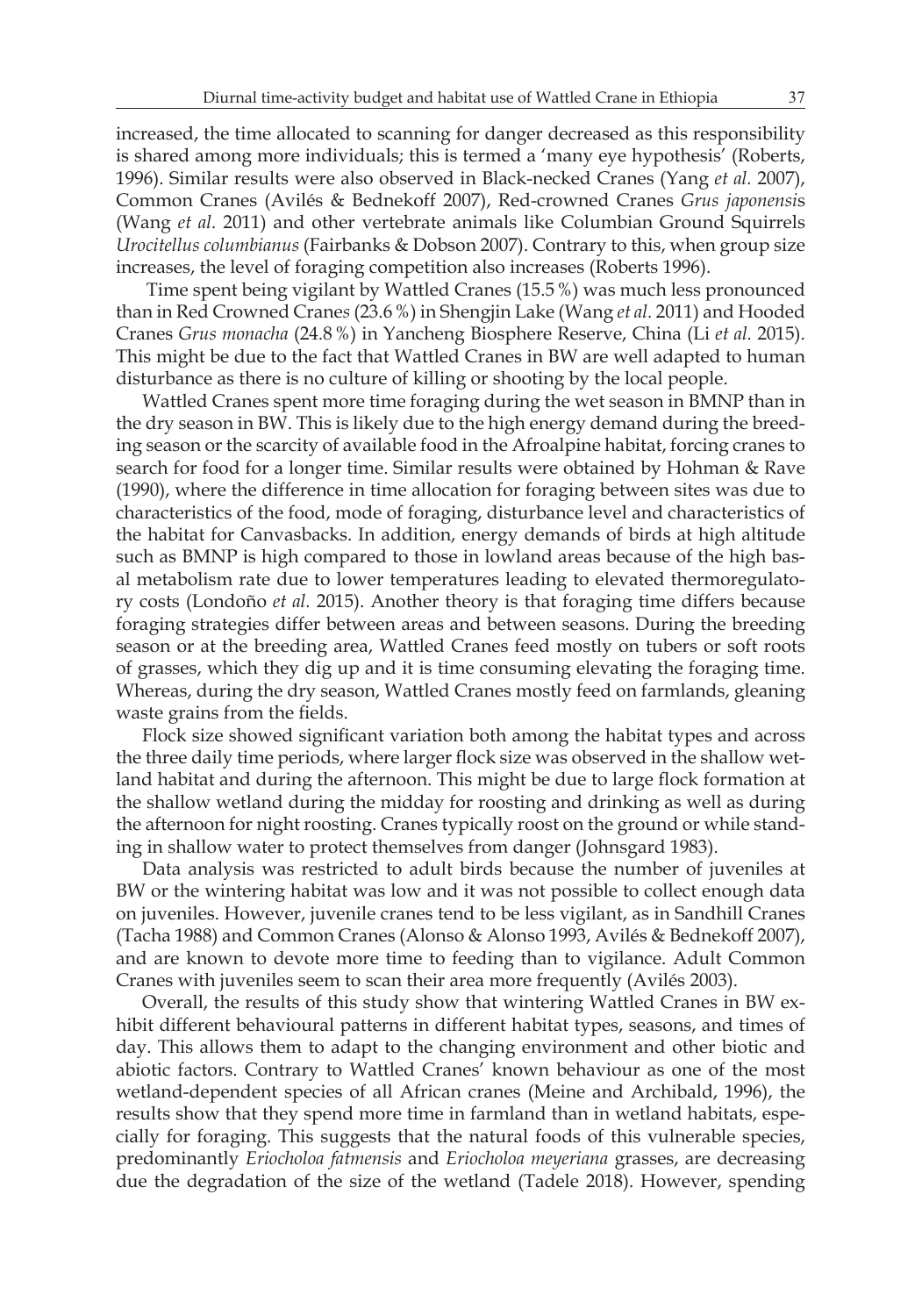more time in farmland may create a conflict with farmers around the wetland, which could expose them to more threats. Urgent measures should therefore be undertaken to restore wetland habitats and enhance the growth of natural food sources for the Wattled Crane.

### **Acknowledgements**

The authors would like to thank the International Crane Foundation and Chicago Zoological Society for providing financial support to conduct this study. The Zoological Sciences Department of the Addis Ababa University is also acknowledged for providing additional funds as well as Madda Walabu University for its financial support during the study. We are also indebted to, and express our gratitude to all colleagues and friends who have contributed immensely in completing this study. Indeed, we thank Tim Dodman and Jasson John for reviewing the manuscript and providing comments and suggestions.

### **References**

- Aborn, D.A. 2010. Behavior and habitat use of greater Sandhill Cranes wintering in east Tennessee pp 9–14 in Hartup, B.K. (ed). *Proceedings of the 11th North American Crane workshop.23–27 September, Wisconsin Dells, Wisconsin*: North American Crane Working Group.
- Alonso, J.A. & Alonso, J.C. 1992. Daily activity and intake rate patterns of wintering common cranes *Grus grus*. *Ardea* 80: 343–351.
- Alonso, J.A. & Alonso, J.C. 1993. Age-related differences in time budgets and parental care in wintering common cranes. *The Auk* 110: 78–88.
- Altmann, J. 1974. Observation study of behavior, sampling methods. *Behaviour* 49: 227–267.
- Ash, J. & Atkins, J. 2009. *Birds of Ethiopia and Eritrea*. London: Christopher Helm.
- Avilés, J.M. 2003. Time budget and habitat use of the Common Crane wintering in Dehesas of southwestern Spain. *Canadian Journal of Zoology* 81: 1233–1238.
- Avilés, J.M. & Bednekoff, P.A. 2007. How do vigilance and feeding by common cranes *Grus grus* depend on age, habitat, and flock size? *Journal of Avian Biology* 38: 690–697.
- BEILFUSS, R.D., MEINE, C.D. & ARCHIBALD, R.F.K. 2000. The world crane action plan: Implications for conservation of cranes and wetlands in Africa. *Ostrich* 71: 227–227.
- Beilfuss, R.D., Dodman, T. & Urban, E.K. 2007. The status of cranes in Africa in 2005. *Ostrich*  78: 175–184.
- BENTO, C.M., BEILFUSS, R.D. & HOCKEY, P.A.R. 2007. Distribution, structure and simulation modelling of the Wattled Crane population in the Marromeu Complex of the Zambezi Delta, Mozambique. *Ostrich* 78: 185–193.
- Davenport Jr., L.B. & Urban, E.K. 2010. Time budgets for captive Wattled Cranes *Bugeranus carunculatus*. *Ostrich* 71: 136–138.
- Deboch, Y. (2018). Land Use Land Cover Change Dynamics and Soil Loss: GIS and Remote Sensing Based Analyisis, in Shashogo Wereda, Hadiya Zone, SNNPRS, Ethiopia. MSc Thesis, Hawassa University, Hawassa.
- Delelegn, Y. 1998. The Wattled Cranes *Bugeranus carunculatus* of Boyo Wetlands, Ethiopia: Presence, Activities and Interactions with Human Communities. IUCN, Eastern African program.
- EWNHS 1996. *Important Bird Areas of Ethiopia: A First Inventory.* Addis Ababa: Ethiopian Wildlife and Natural History Society.
- Fishpool, J. & Evans, M.I. 2001. *Important Bird Areas in Africa and Associated Islands; Priority Sites for Conservation*. Piscus publishers, Cambridge.
- Tadele, H. 2018. Ecological study of Wattled Crane *Bugeranus carunculatus,* Gmelin 1789 in the Boyo Wetland of Southern Ethiopia and Afroalpine Ecosystems of Bale Mountains National Park, Southeast Ethiopia. PhD Thesis, Addis Ababa University, Ethiopia.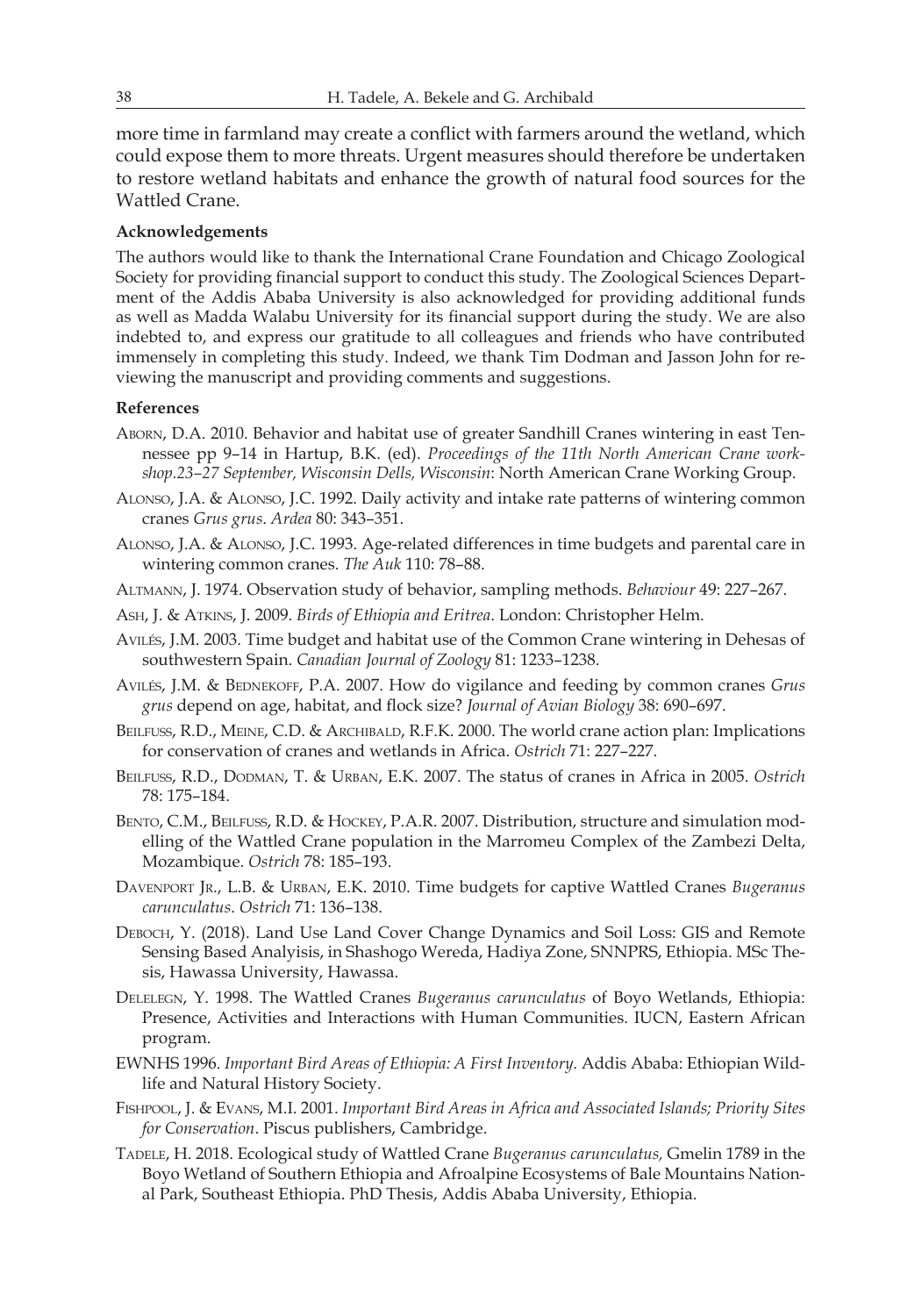- Harris, J. 1994. Cranes, people and nature, creating a balance. *The Future of Cranes and Wetlands*: 1-14.
- HARRIS, J. & MIRANDE, C. 2013. A global overview of cranes status, threats and conservation priorities. *Chinese Birds* 4: 189–209.
- Hillman, J.C. 1986. *Bale Mountains National Park Management Plan.* Ethiopian Wildlife Conservation Organization, Addis Ababa.
- Hohman, W.L. & Rave, D.P. 1990. Diurnal time-activity budgets of Wintering Canvasbacks in Louisiana. *The Wilson Bulletin* 102: 645-654.
- IUCN 2019. The IUCN Red List of Threatened Species. Version 2019-3. <www.iucnredlist. org>. Downloaded on 2 October 2019.
- Jia, Y., Jiao, S., Zhang, Y., Zhou, Y., Lei, G. & Liu, G. 2013. Diet Shift and Its Impact on Foraging Behavior of Siberian Crane *Leucogeranus leucogeranus* in Poyang Lake. *PLoS ONE* 8(6): e65843. doi:10.1371/journal.pone.0065843.
- Johnsgard, P.A. 1983. *Cranes of the World.* Indina University Press: Bloomington.
- JONES, K.L., RODWELL, L., MCCANN, K.I., VERDOORN, G.H. & ASHLEY, M.V. 2006. Genetic conservation of South African Wattled Cranes. *Biological Conservation* 127: 98-106.
- Kong, D., Yang, X., Zhong, X., Dao, M. & Yong, Z. 2008. Diurnal time budget and behavior rhythm of wintering Black-necked Crane *Grus nigricollis* at Dashanbao in Yunnan. Zoological Research 29(2): 195-202.
- KONRAD, P.M. 1981. Status and Ecology of Wattled Crane in Africa PP 220-237 in Lewis J.C. & Masatomi, H. (eds). Crane Research Around the World. International Crane Foundation, Baraboo, Wisconsin.
- Li, C., Zhou, L., Xu, L., Zhao, N., & Beauchamp, G. 2015. Vigilance and activity time-budget adjustments of Wintering Hooded Cranes *Grus monacha*, in human-dominated foraging habitats. *PLoS ONE 10*(3): e0118928. https://doi.org/10.1371/journal.pone.0118928.
- Liu, Q., Yang, J., Yang, X., Zhao, J. & Yu, H. 2010. Foraging habitats and utilization distributions of Black-necked Cranes wintering at the Napahai Wetland, China. *Journal of Field Ornithology* 81: 21–30.
- Londoño, G.A., Chappell, M.A., Castañeda, Md.R., Jankowski, J.E. & Robinson, S.K. 2015. Basal metabolism in tropical birds: latitude, altitude, and the 'pace of life'. *Functional Ecology* 29: 338–346.
- Maxson, S.J., & Pace, R.M. 2016. Diurnal Time-Activity Budgets and Habitat Use of Ring-Necked Duck Ducklings in Northcentral Minnesota. *Wilson Ornithological Society 104*: 472–484.
- Marino, J. 2003. Spatial Ecology of the Ethiopian Wolf *Canis simensis.* PhD Thesis, University of Oxford, UK.
- Meine, C.D. & Archibald, G.W. 1996. *The cranes: status survey and conservation action plan.* Gland, Switzerland and Cambridge, UK: IUCN.
- Morrison, K.L. 2019. Species Review: Wattled Crane *Bugeranus carunculatus*. In: Mirande, C.M. & Harris, J.T. (eds), *Crane Conservation Strategy*. Baraboo: IUCN. Pp 287–300.
- Motsumi, S., Senyatso, K.J., Hancock, P. 2007. Wattled Crane *Grus carunculatus* research and monitoring in the Okavango Delta, Botswana. *Ostrich.* 78: 213–219.
- OARDB. 2007. *Bale Mountains National Park General Management Plan*. Oromia Agriculture and Rural Development Bureau (OARDB), Oromia National Regional State: Finfinnee, Ethiopia.
- Roberts, G. 1996. Why individual vigilance declines as group size increases. *Animal Behaviour*  51: 1077–1086.